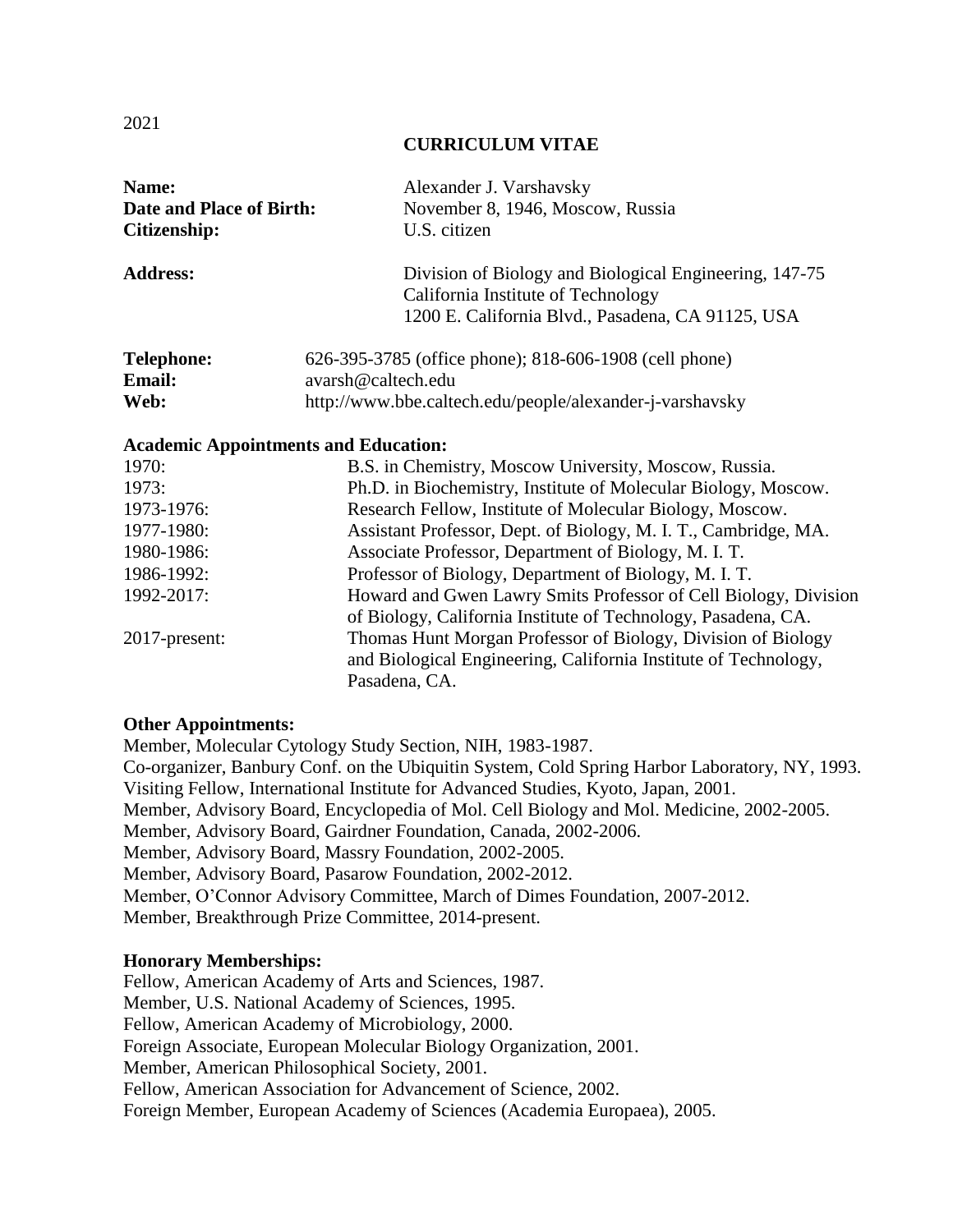### **Awards:**

Merit Award, National Institutes of Health, 1998. Novartis-Drew Award in Biomedical Science, Novartis, Inc. and Drew University, 1998. Gairdner International Award, Gairdner Foundation, Canada, 1999. (with A. Hershko) Sloan Prize, General Motors Cancer Research Foundation, 2000. (with A. Hershko) Lasker Award in Basic Medical Research, Albert and Mary Lasker Foundation, 2000. (with A. Hershko and A. Ciechanover) Shubitz Prize in Cancer Research, University of Chicago, 2000. Hoppe-Seyler Award, Society for Biochemistry and Molecular Biology, Germany, 2000. Pasarow Award in Cancer Research, Pasarow Foundation, 2001. Max Planck Award, Germany, 2001. Merck Award, American Society for Biochemistry and Molecular Biology, 2001. (with A. Hershko) Wolf Prize in Medicine, Wolf Foundation, Israel, 2001. (with A. Hershko) Massry Prize, Massry Foundation, 2001. (with A. Hershko) Horwitz Prize, Columbia University, 2001. (with A. Hershko) Wilson Medal, American Society for Cell Biology, 2002. (with A. Hershko) Stein and Moore Award, Protein Society, 2005. (with A. Hershko) March of Dimes Prize in Developmental Biology, March of Dimes Foundation, 2006. Griffuel Prize in Cancer Research, Association for Cancer Research, France, 2006. Gagna and Van Heck Prize, National Foundation for Scientific Research, Belgium, 2006. Weinstein Distinguished Award, American Association for Cancer Research, 2007. Schleiden Medal, German Academy of Sciences (Leopoldina), 2007. Gotham Prize in Cancer Research, Gotham Foundation, 2008. Vilcek Prize in Biomedical Research, Vilcek Foundation, 2010. BBVA Foundation Award in Biomedicine, BBVA Foundation, Spain, 2011. Otto Warburg Prize, Society for Biochemistry and Molecular Biology, Germany, 2012. King Faisal International Prize in Science, King Faisal Foundation, Saudi Arabia, 2012. Breakthrough Prize in Life Sciences, Breakthrough Foundation, 2014. Albany Prize in Medicine and Biomedical Research, Albany Medical Center, Albany, NY, 2014. Grande Médaille, French Academy of Sciences, 2016. Wieland Prize, Boehringer Ingelheim Foundation, Germany, 2017. IUBMB Medal, International Union of Biochemistry and Molecular Biology, 2019.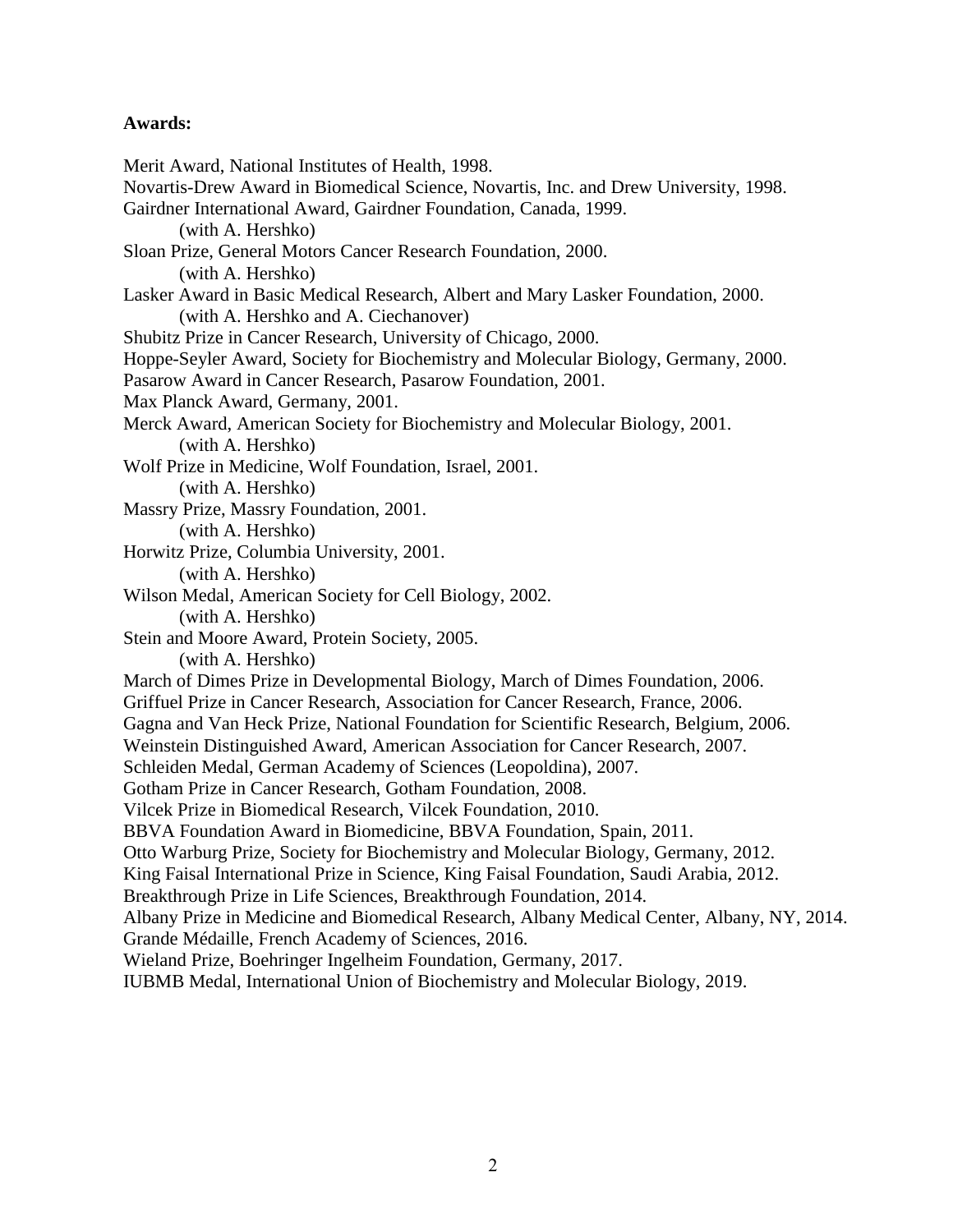# **Selected Publications (1968-present)**

(grouped by the fields; numbered chronologically)

## **Chromosome Structure and Gene Expression**

- 1. Varshavsky, A. (1968) Regulation of synthesis of genetic repressors in bacteria. **Mol. Biol**. (Russia) 2, 13-20.
- 4. Ilyin, Y. V., Varshavsky, A., Mickelsaar, U. N. and Georgiev, G. P. (1971) Redistribution of proteins in mixtures of nucleoproteins, DNA and RNA. **Eur**. **J**. **Biochem**. 22, 235-245.
- 5. Varshavsky, A. and Georgiev, G. P. (1972) Clustered arrangement of histones F2a1 and F3 in chromosomal deoxyribonucleoproteins. **Biochim**. **Biophys**. **Acta** 281, 449-674.
- 9. Varshavsky, A. and Georgiev, G. P. (1973) Redistribution of histones during unfolding of chromosomal DNA. **Mol**. **Biol**. **Reports** 1, 143-148.
- 12. Varshavsky, A. and Ilyin, Y. V. (1974) Salt treatment of chromatin induces redistribution of histones. **Biochim**. **Biophys**. **Acta** 340, 207-217.
- 14. Ilyin, Y. V., Bayev, A. A. Jr., Zhuse, A. L. and Varshavsky, A. (1974) Histone-histone proximity in chromatin as revealed by imidoester crosslinking. **Mol**. **Biol**. **Reports** 1, 343-348.
- 17. Varshavsky, A. and Bakayev, V. V. (1975) Nu-bodies and free DNA in chromatin lacking histone H1. **Mol**. **Biol**. **Reports** 2, 209-217.
- 18. Varshavsky, A., Bakayev, V. V. and Georgiev, G. P. (1976) Heterogeneity of chromatin subunits *in vitro* and location of histone H1. **Nucl. Acids Res.** 3, 477-492.
- 23. Varshavsky, A., Bakayev, V. V., Chumackov, P. M. and Georgiev, G. P. (1976) Minichromosome of simian virus 40: presence of histone H1. **Nucl. Acids Res**. 3, 2101- 2114.
- 27. Varshavsky, A. (1976) Structural and functional organization of eukaryotic chromosomes. **Biol**. **Zentralblatt** 95, 301-316.
- 30. Bakayev, V. V., Bakayeva, T. G. and Varshavsky, A. (1977) Nucleosomes and subnucleosomes: heterogeneity and composition. **Cell** 11, 619-630.
- 31. Varshavsky, A., Nedospasov, S. A., Bakayev, V. V., Bakayeva, T. G. and Georgiev, G. P. (1977) Histone-like proteins in the *E. coli* chromosome. **Nucl. Acids Res**. 4, 2725-2745.
- 33. Varshavsky, A., Bakayev, V. V., Nedospasov, S. A. and Georgiev, G. P. (1977) On the structure of eukaryotic, prokaryotic and viral chromatin. **Cold Spring Harbor Symp. Quant. Biol**. 42, 457-472.
- 37. Varshavsky, A., Sundin, O. and Bohn, M. (1978) SV40 viral minichromosome: preferential exposure of the origin of replication. **Nucl. Acids Res**. 5, 3469-3478.
- 38. Varshavsky, A., Sundin, O. and Bohn, M. (1979) A 400 bp region of SV40 viral DNA that includes the origin of replication is exposed in SV40 minichromosomes. **Cell** 16, 453-466.
- 39. Sundin, O. and Varshavsky, A. (1979) Staphylococcal nuclease makes a single nonrandom cut in the SV40 viral minichromosome. **J. Mol. Biol.** 132, 535-546.
- 45. Levinger, L. and Varshavsky, A. (1981) *Drosophila* heat shock proteins are associated with nuclease-resistant, high salt-resistant nuclear structures. **J. Cell Biol.** 90, 793-796.
- 50. Barsoum, J., Levinger, L. and Varshavsky, A. (1982) On the chromatin structure of the amplified, transcriptionally active gene for dihydrofolate reductase in mouse cells. **J**. **Biol**. **Chem**. 257, 5274-5282.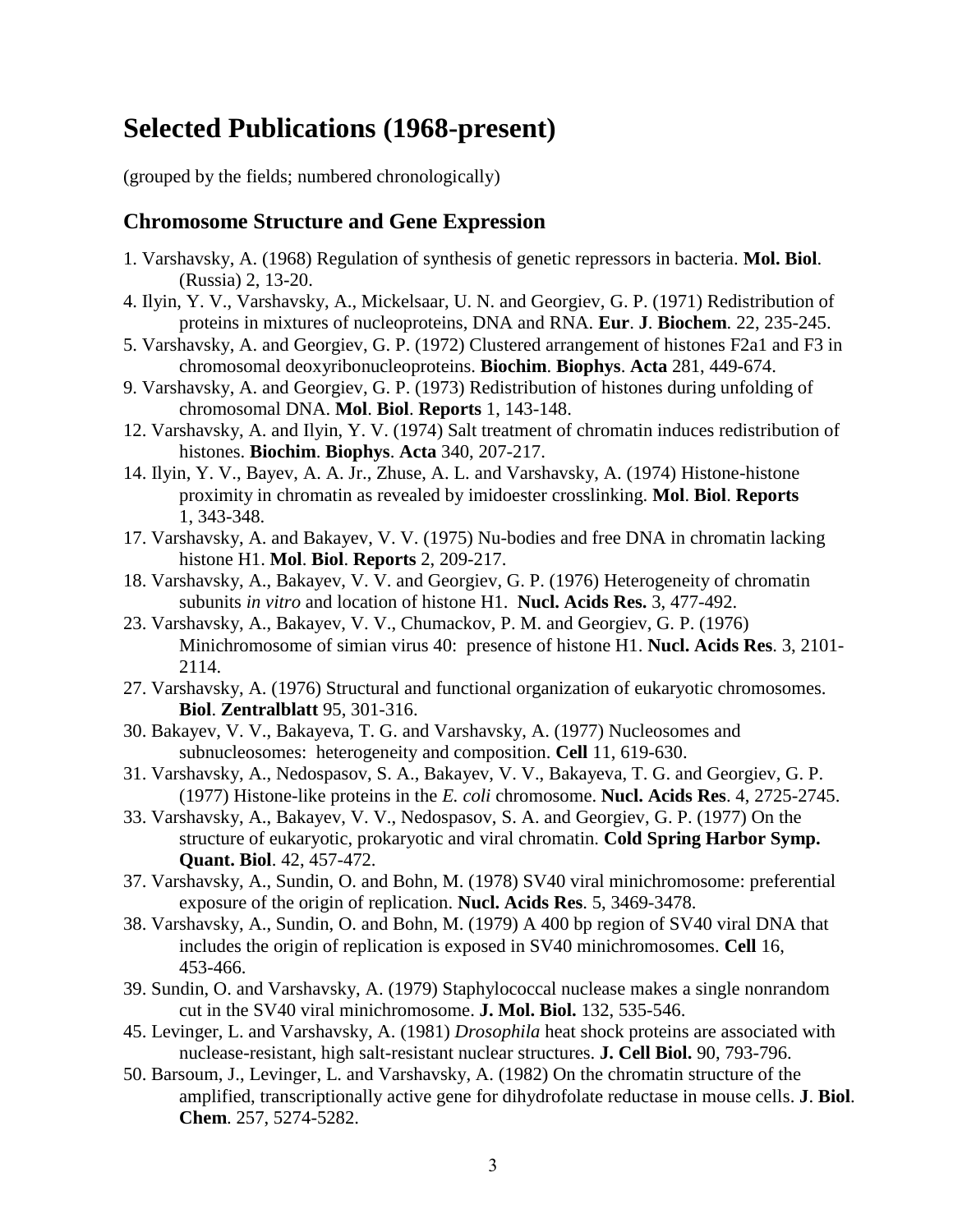- 51. Levinger, L. and Varshavsky, A. (1982) Protein D1 preferentially binds AT-DNA and is a component of *Drosophila melanogaster* nucleosomes containing AT-rich satellite DNA. **Proc**. **Natl**. **Acad**. **Sci**. **USA** 79, 7152-7156.
- 54. Wu, K., Strauss, F. and Varshavsky, A. (1983) Nucleosome arrangement in green monkey alpha-satellite chromatin. **J. Mol. Biol.** 170, 93-117.
- 67. Barsoum, J. and Varshavsky, A. (1985) Preferential localization of variant nucleosomes near the 5'-end of the mouse dihydrofolate reductase gene. **J. Biol. Chem.** 260, 7688-7697.
- 73. Solomon, M. J., Strauss, F. and Varshavsky, A. (1986) A mammalian HMG protein recognizes a stretch of six AT base pairs in duplex DNA. **Proc**. **Natl**. **Acad**. **Sci**. **USA** 83, 1276-1289.
- 80. Peck, L. J., Millstein, L., Eversole-Cire, P., Gottesfeld, J. M. and Varshavsky, A. (1987) Transcriptionally inactive oocyte-type 5S RNA genes of *Xenopus laevis* are complexed with TFIIIA *in vitro*. **Mol**. **Cell**. **Biol**. 7, 3503-3510.
- 91. Winter, E. and Varshavsky, A. (1989) A DNA-binding protein that recognizes oligo dA-oligo dT tracts. **EMBO J**. 8, 1867-1877.

## **Chromosome Replication and Cohesion/Segregation**

- 41. Sundin, O. and Varshavsky, A. (1980) Terminal stages of SV40 DNA replication proceed via multiply intertwined catenated dimers. **Cell** 21, 103-114.
- 46. Sundin, O. and Varshavsky, A. (1981) Arrest of segregation leads to accumulation of highly intertwined catenated dimers: dissection of the final stages of SV40 DNA replication. **Cell** 25, 659-669.
- 55. Varshavsky, A., Sundin, O., Özkaynak, E., Pan, R., Solomon, M. and Snapka, R. (1983) Final stages of SV40 DNA replication: multiply intertwined catenated dimers as SV40 segregation intermediates. In: **Mechanisms of DNA Replication and Recombination**, Liss, Inc., New York, pp. 463-494.
- 56. Varshavsky, A., Levinger, L., Sundin, O., Barsoum, J., Özkaynak, E., Swerdlow, P. and Finley, D. (1983) Cellular and SV40 chromatin: replication, segregation, and ubiquitination. **Cold Spring Harbor Symp. Quant. Biol.** 47, 511-528.
- 81. Solomon, M. J. and Varshavsky, A. (1987) A nuclease-hypersensitive region forms *de novo* after chromosome replication. **Mol**. **Cell**. **Biol**. 7, 3822-3825.

## **Gene Amplification, Multidrug Transporters, and Drug Resistance**

- 43. Varshavsky, A. (1981) On the possibility of metabolic control of replicon "misfiring": relationship to emergence of malignant phenotypes in mammalian cell lineages. **Proc**. **Natl**. **Acad**. **Sci**. **USA** 78, 3673-3677.
- 44. Varshavsky, A. (1981) Phorbol ester dramatically increases incidence of methotrexate-resistant cells: possible mechanisms and relevance to tumor promotion. **Cell** 25, 561-572.
- 55. Barsoum, J. and Varshavsky, A. (1983) Mitogenic hormones and tumor promoters greatly increase the incidence of cells bearing amplified dihydrofolate reductase genes. **Proc**. **Natl**. **Acad**. **Sci**. **USA** 80, 5330-5334.
- 56. Varshavsky, A. (1983) Diadenosine 5', 5''',-P1,P4-tetraphosphate: a pleiotropically acting alarmone? **Cell** 34, 711-712.
- 58. Varshavsky, A. (1983) Do stalled replication forks synthesize a specific alarmone?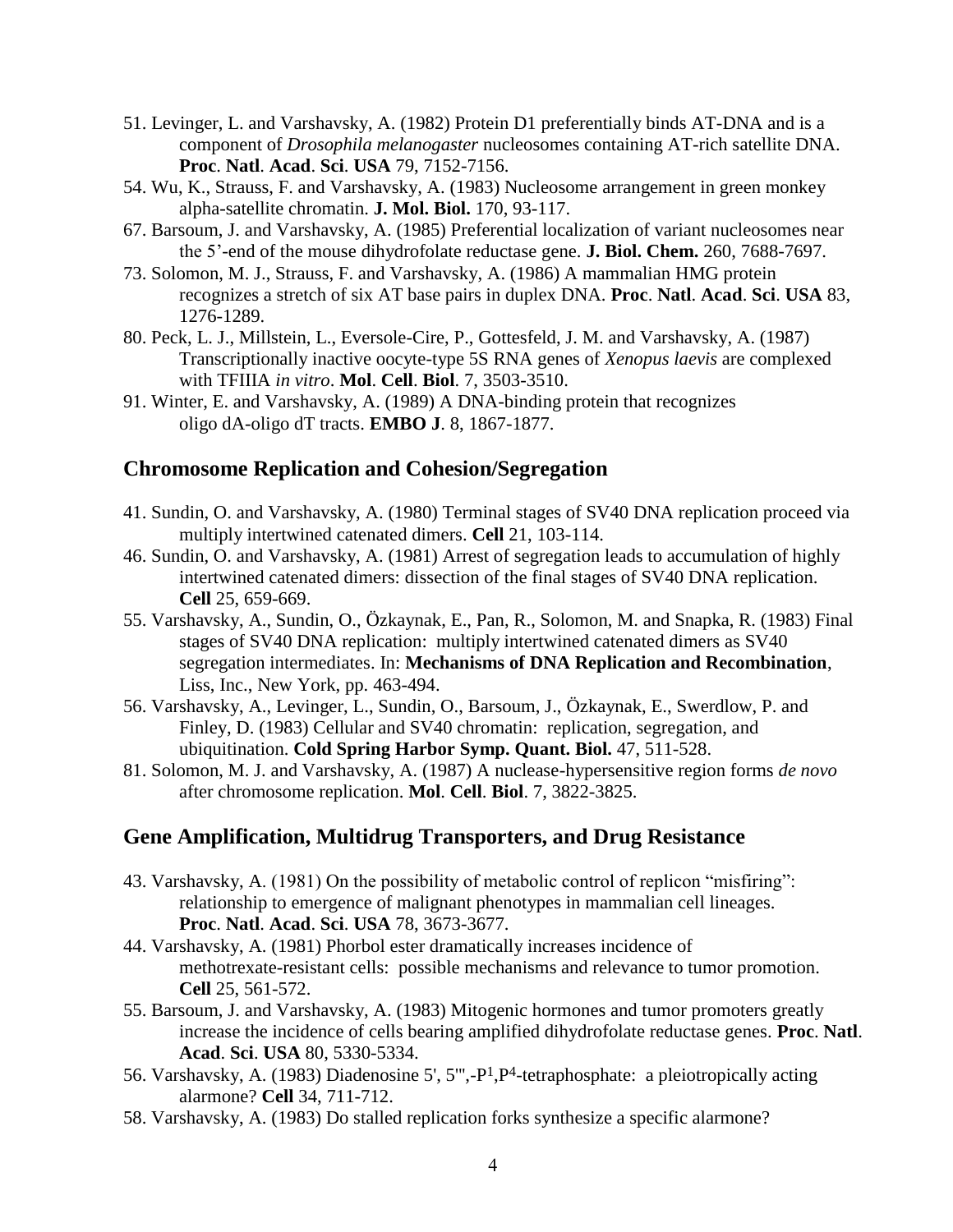**J**. **Theoret**. **Biol**. 105, 707-714.

- 59. Snapka, R. and Varshavsky, A. (1983) Loss of unstably amplified dihydrofolate reductase genes from mouse cells is accelerated by hydroxyurea. **Proc**. **Natl**. **Acad**. **Sci**. **USA** 80, 7533-7537.
- 63. Roninson, I., Abelson, H. T., Housman, D. E., Howell, N. and Varshavsky, A. (1984) Amplification of specific DNA sequences correlates with multidrug resistance in Chinese hamster cells. **Nature** 30, 626-628.
- 71. Ciccarelli, R. B., Solomon, J. J., Varshavsky, A. and Lippard, S. J. (1985) *In vivo* effects of cis- and trans diaminedichloroplatinum (II) on SV40 chromosomes: differential repair, DNA-protein crosslinking, and inhibition of replication. **Biochemistry** 24, 7533-7540.
- 72. Gros, P., Croop, J., Roninson, I., Varshavsky, A. and Housman, D. E. (1986) Isolation and characterization of DNA sequences amplified in multidrug-resistant hamster cells. **Proc. Natl. Acad. Sci. USA** 83, 337-341.
- 93. McGrath, J. P. and Varshavsky, A. (1989) The yeast *STE6* gene encodes a homolog of the mammalian multidrug resistance P-glycoprotein. **Nature** 340, 400-404.

## **New Biochemical and Genetic Methods**

- 16. Bakayev, V. V., Melnickov, A. A., Osicka, V. A. and Varshavsky, A. (1975) Isolation and characterization of chromatin subunits. **Nucl. Acids Res***.* 2, 1401-1419. *(Low ionic strength electrophoretic technique for separation of DNA-protein complexes.)*
- 22. Varshavsky, A., Bakayev, V. V. and Georgiev, G. P. (1976) Heterogeneity of chromatin subunits and location of histone H1. **Nucl. Acids Res**. 3, 477-492. *(Fractionation of nucleosomes by low ionic strength electrophoresis, the forerunner of gel shift assay.)*
- 42. Levinger, L., Barsoum, J. and Varshavsky, A. (1981) Two-dimensional hybridization mapping of nucleosomes. **J**. **Mol**. **Biol**. 146, 287-304.
- 49. Boyce, F., Sundin, O., Barsoum, J. and Varshavsky, A. (1982) New way to isolate SV40 viral minichromosomes: use of a thiol-specific reagent. **J**. **Virol**. 42, 292-296.
- 64. Strauss, F. and Varshavsky, A. (1984) A protein binds to a satellite DNA repeat at three sites which would be brought into proximity by DNA folding in the nucleosome. **Cell** 37, 889-901. *(The first application of gel shift assay for detection of specific DNA-binding proteins in cell extracts.)*
- 69. Solomon, M. J. and Varshavsky, A. (1985) Formaldehyde-mediated DNA-protein crosslinking: a probe for *in vivo* chromatin structures. **Proc**. **Nat**. **Acad**. **Sci**. **USA** 82, 6470-6474.
- 74. Swerdlow, P. S., Finley, D. and Varshavsky, A. (1986) Enhancement of immunoblot sensitivity by heating of hydrated filters. **Analyt**. **Biochem**. 156, 147-153.
- 76. Snapka, R. M., Kwok, K., Bernard, J. A., Harling, O. and Varshavsky, A. (1986) Post-separation detection of nucleic acids and proteins by neutron activation. **Proc**. **Natl**. **Acad**. **Sci**. **USA** 83, 9320-9324.
- 82. Varshavsky, A. (1987) An electrophoretic assay for DNA-binding proteins. **Meth. Enzymol.** 151, 551-565.
- 83. Bartel, B. and Varshavsky, A. (1988) Hypersensitivity to heavy water: a new conditional phenotype. **Cell** 52, 935-941. *(A generally applicable alternative to temperature-sensitive conditional mutants.)*
- 86. Solomon, M. J., Larsen, P. L. and Varshavsky, A. (1988) Mapping protein-DNA interactions in vivo with formaldehyde. **Cell** 53, 937-947. *(The chromatin immunoprecipitation assay (later termed ChIP) for mapping DNA-bound proteins of interest at specific DNA*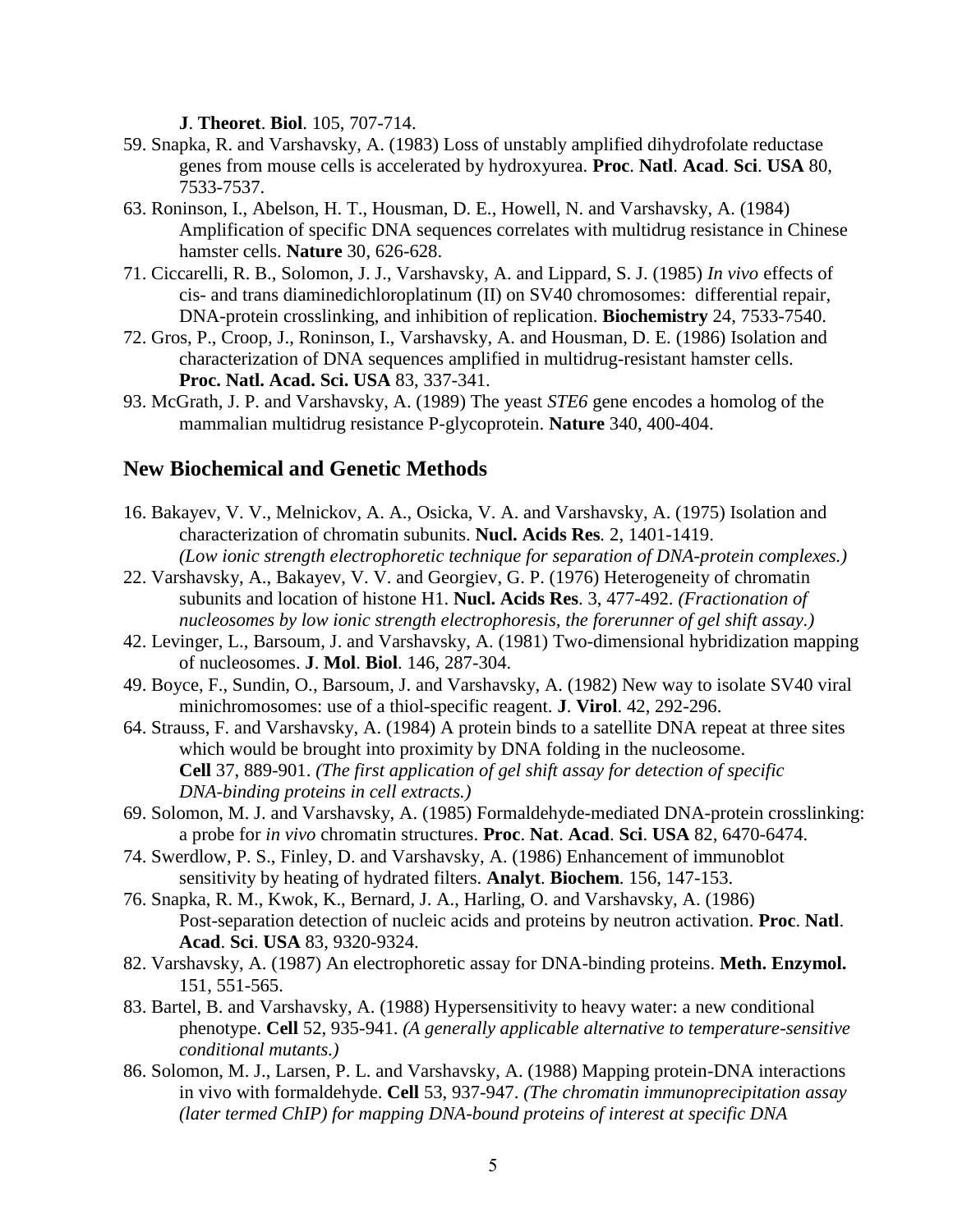*sequences in chromosomes, through the in vivo crosslinking, DNA fragmentation, immunoprecipitation, and DNA hybridization.)*

- 112. Dohmen, R. J., Wu, P. P. and Varshavsky, A. (1994) Heat-inducible degron: a method for constructing temperature-sensitive mutants. **Science** 263, 1273-1276. (*A temperaturesensitive derivative of a protein that retains its wild-type amino acid sequence.*)
- 113. Johnsson, N. and Varshavsky, A. (1994) Ubiquitin-assisted dissection of protein transport across membranes. **EMBO J.** 13, 2686-2698. *(A ubiquitin-based method for analyzing kinetic aspects of protein translocation across membranes in vivo*.)
- 115. Johnsson, N. and Varshavsky, A. (1994) Split ubiquitin as a sensor of protein interactions in vivo. **Proc. Natl. Acad. Sci. USA** 91, 10340-10344. (*Use of split mutant ubiquitin, a single-domain protein, for detecting protein interactions in living cells. The idea of split-protein assay (also called the protein complementation assay (PCA)) has been extended by other labs to a variety of split-protein reporters, including GFP and DHFR.*)
- 123. Lévy, F., Johnsson, N., Rümenapf, T. and Varshavsky, A. (1996) Using ubiquitin to follow the metabolic fate of a protein. **Proc. Natl. Acad. Sci. USA** 93, 4907-4912. *(A method for producing equimolar amounts of a reference and a test protein in vivo.)*
- 127. Johnson, N. and Varshavsky, A. (1997) Split ubiquitin: a sensor of protein interactions *in vivo*. In: **The Yeast Two-Hybrid System** (P. L. Bartel and S. Fields, eds.), pp. 316-332, Oxford University Press, N. Y.
- 137. Dünnwald, M., Varshavsky, A. and Johnsson, N. (1999) Detection of transient *in vivo* interactions between substrate and transporter during protein translocation into the endoplasmic reticulum. **Mol. Biol. Cell** 10, 329-344.
- 147. Varshavsky, A. (2000) Ubiquitin fusion technique and its descendants. **Meth. Enzymol.** 327, 578-593.
- 148. Turner, G. C. and Varshavsky, A. (2000) Detecting and measuring cotranslational protein degradation *in vivo*. **Science** 289, 2117-2120.
- 169. Dohmen, R. J. and Varshavsky, A. (2005) Heat-inducible degron and the making of conditional mutants. **Meth. Enzymol.** 399, 799-822.
- 170. Varshavsky, A. (2005) Ubiquitin fusion technique and related methods. **Meth. Enzymol.** 399, 777-799.
- 210. Piatkov, K. I., Graciet, E. and Varshavsky, A. (2013) Ubiquitin reference technique and its use in ubiquitin-lacking prokaryotes. **PLoS One** 8, e67952.
- 223. Oh, J. H., Chen, S. J. and Varshavsky, A. (2017) A reference-based protein degradation assay without global translation inhibitors. **J. Biol. Chem.** 292, 21457-21465.

### **Multitarget Designs**

- 117. Varshavsky, A. (1995) Codominance and toxins: a path to drugs of nearly unlimited selectivity. **Proc. Natl. Acad. Sci. USA** 92, 3663-3667.
- 132. Varshavsky, A. (1998) Codominant interference, antieffectors, and multitarget drugs. **Proc. Natl. Acad. Sci. USA** 95, 2094-2099.

## **The Ubiquitin System and Regulated Protein Degradation**

- 40. Levinger, L. and Varshavsky, A. (1980) Separation of nucleosomes containing and lacking ubiquitin-H2A semihistone. **Proc**. **Natl**. **Acad**. **Sci**. **USA** 77, 3244-3248.
- 48. Levinger, L. and Varshavsky, A. (1982) Selective arrangement of ubiquitinated and D1 protein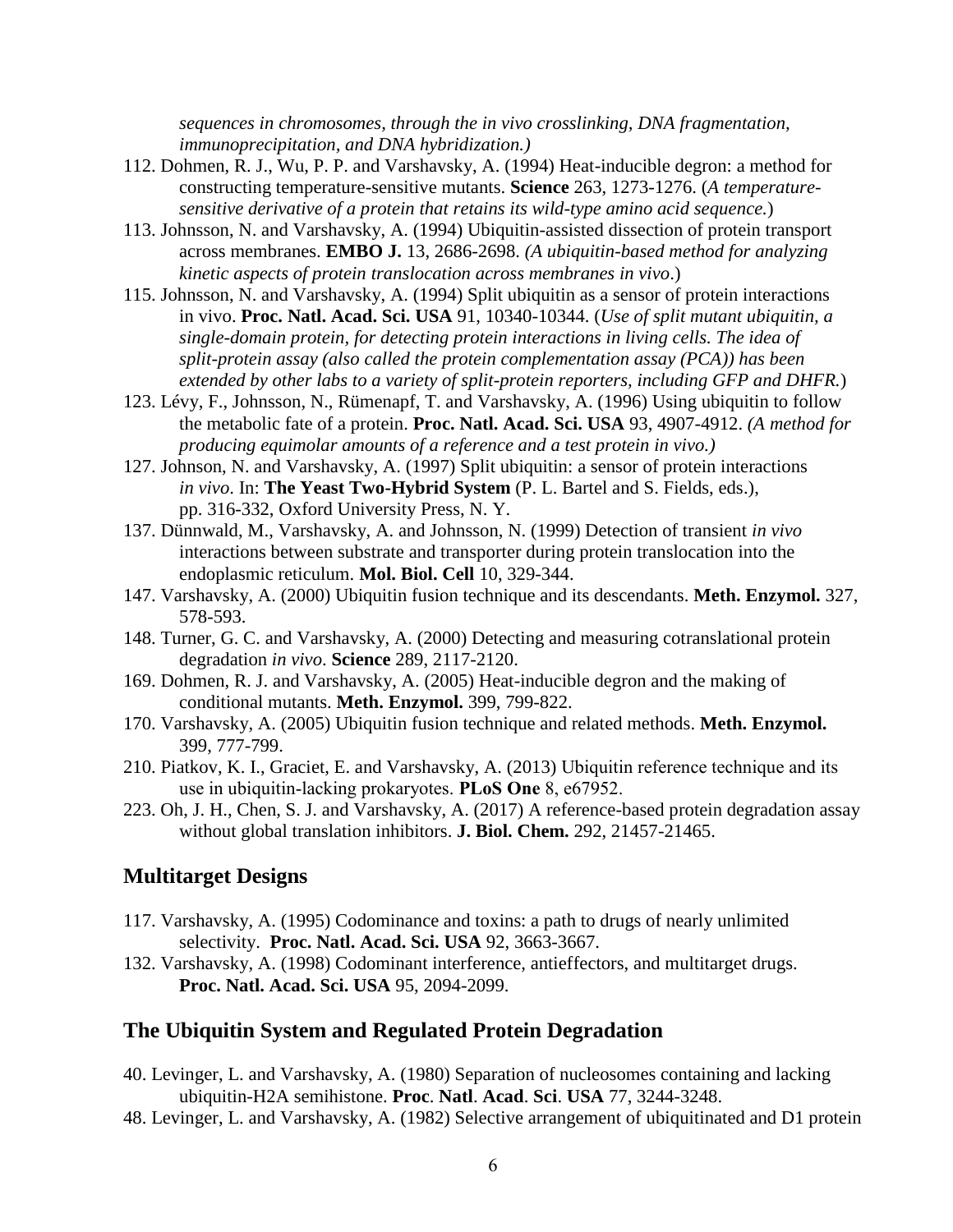containing nucleosomes in the *Drosophila* genome. **Cell** 28, 375-386.

- 53. Swerdlow, P. and Varshavsky, A. (1983) Affinity of HMG17 for a nucleosome is not influenced by the presence of ubiquitin-H2A semihistone but depends on DNA fragment size. **Nucl**. **Acids**. **Res***.* 11, 387-401.
- 61. Finley, D., Ciechanover, A. and Varshavsky, A. (1984) Thermolability of ubiquitin-activating enzyme from the mammalian cell cycle mutant ts85. **Cell** 37, 43-55.
- 62. Ciechanover, A., Finley, D. and Varshavsky, A. (1984) Ubiquitin dependence of selective protein degradation demonstrated in the mammalian cell cycle mutant ts85. **Cell** 37, 57-66.
- 66. Özkaynak, E., Finley, D. and Varshavsky, A. (1984) The yeast ubiquitin gene: head-to-tail repeats encoding a polyubiquitin precursor protein. **Nature** 312, 663-666.
- 70. Finley, D. and Varshavsky, A. (1985) The ubiquitin system: functions and mechanisms. **Trends Biochem**. **Sci.** 10, 343-346.
- 75. Bachmair, A., Finley, D. and Varshavsky, A. (1986) *In vivo* half-life of a protein is a function of its N-terminal residue. **Science** 234, 179-186.
- 77. Özkaynak, E., Finley, D., Solomon, M. J. and Varshavsky, A. (1987) The yeast ubiquitin genes: a family of natural gene fusions. **EMBO J**. 6:1429-1440.
- 78. Finley, D., Özkaynak, E. and Varshavsky, A. (1987) The yeast polyubiquitin gene is essential for resistance to high temperatures, starvation and other stresses. **Cell** 48:1035-1046.
- 79. Jentsch, S., McGrath, J. P. and Varshavsky, A. (1987) The yeast DNA repair gene *RAD6* encodes a ubiquitin-conjugating enzyme. **Nature** 329:131-134.
- 84. Finley, D., Özkaynak, E., Jentsch, S., McGrath, J. P., Bartel, B., Pazin, M., Snapka, R. M. and Varshavsky, A. Molecular genetics of the ubiquitin system. In: **Ubiquitin** (M. Rechsteiner, ed.), pp. 39-75, Plenum Press, N. Y.(1988).
- 85. Varshavsky, A., Bachmair, A., Finley, D., Wünning, I. and Gonda, D. The N-end rule of selective protein turnover: mechanistic aspects and functional implications. In: **Ubiquitin** (M. Rechsteiner, ed.), pp. 287-324, Plenum Press, N. Y. (1988).
- 87. Goebl, M. G., Yochem, J., Jentsch, S., McGrath, J. P., Varshavsky, A. and Byers, B. (1988) The yeast cell cycle gene *CDC34* encodes a ubiquitin-conjugating enzyme. **Science** 241:1331-1335.
- 88. Bachmair, A. and Varshavsky, A. (1989) The degradation signal in a short-lived protein. **Cell** 56, 1019-1032.
- 89. Chau, V., Tobias, J. W., Bachmair, A., Mariott, D., Ecker, D., Gonda, D. K., and Varshavsky, A. (1989) A multiubiquitin chain is confined to specific lysine in a targeted short-lived protein. **Science** 243, 1576-1583.
- 90. Finley, D., Bartel, B. and Varshavsky, A. (1989) The tails of ubiquitin precursors are ribosomal proteins whose fusion to ubiquitin facilitates ribosome biogenesis. **Nature** 338, 394-401.
- 92. Gonda, D. K., Bachmair, A., Wünning, I., Tobias, J. W., Lane, W. S. and Varshavsky, A. (1989) Universality and structure of the N-end rule. **J**. **Biol**. **Chem**. 264, 16700-16712.
- 94. Balzi, E., Choder, M., Chen, W., Varshavsky, A. and Goffeau, A. (1990) Cloning and functional analysis of the arginyl-tRNA-protein transferase gene *ATE1* of *Saccharomyces cerevisiae*. **J**. **Biol**. **Chem**. 265, 7464-7471.
- 95. Hochstrasser, M. and Varshavsky, A. (1990) *In vivo* degradation of a transcriptional regulator: the yeast α2 repressor. **Cell** 61, 697-708.
- 96. Johnson, E. S., Gonda, D. K. and Varshavsky, A. (1990) *Cis-trans* recognition and subunitspecific degradation of short-lived proteins. **Nature** 346, 287-291.
- 97. Bartel, B., Wünning, I. and Varshavsky, A. (1990) The recognition component of the N-end rule pathway. **EMBO J**. 9, 3179-3189.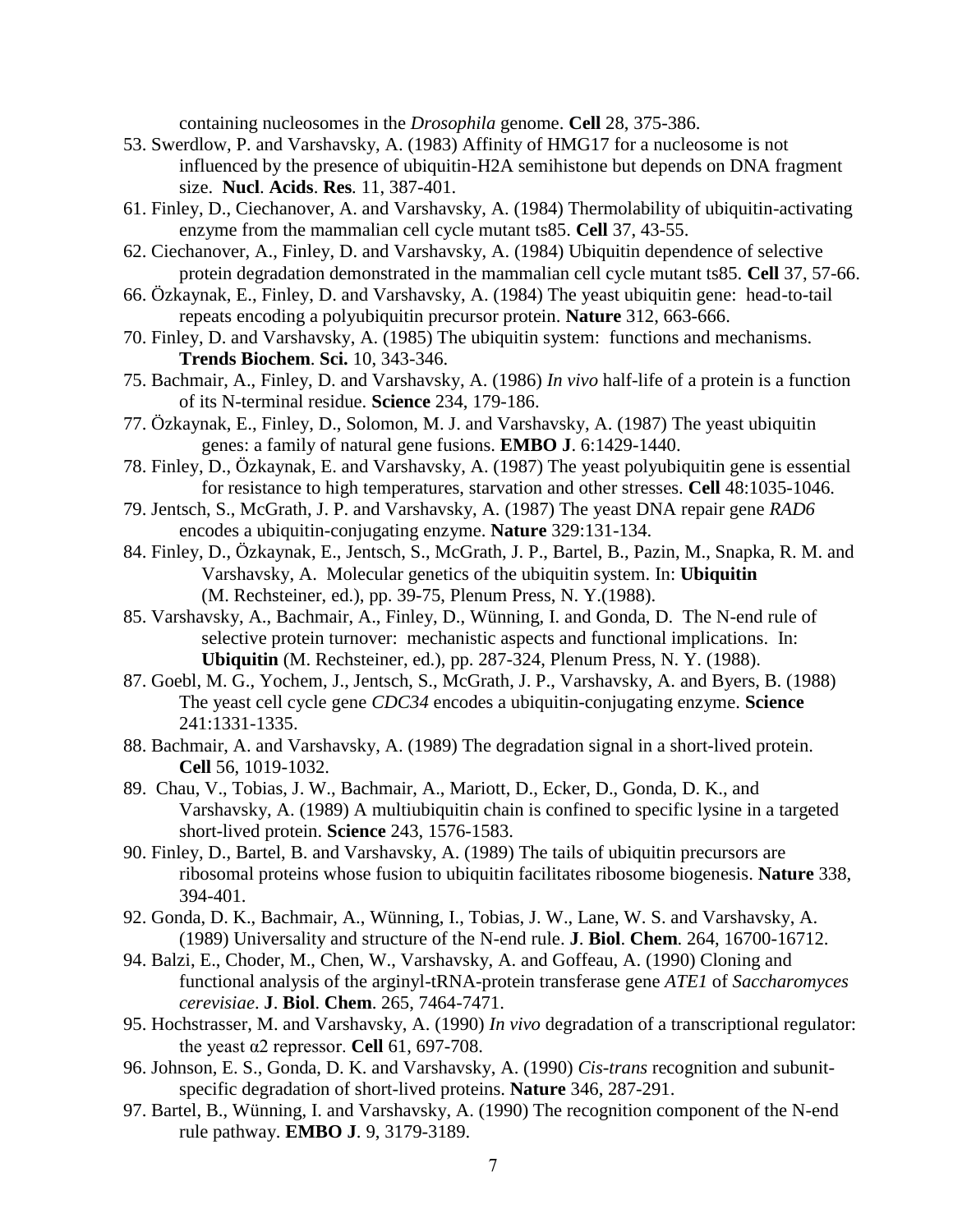- 98. Hochstrasser, M., Ellison, M. J., Chau, V. and Varshavsky, A. (1991) The short-lived MATalpha2 transcriptional regulator is ubiquitinated *in vivo*. **Proc. Nat. Acad. Sci. USA** 88, 4606-4610.
- 99. Baker, R. T. and Varshavsky, A. (1991) Inhibition of the N-end rule pathway in living cells. **Proc. Natl. Acad. Sci. USA** 88, 1090-1094.
- 100. Varshavsky, A. (1991) Naming a targeting signal. **Cell** 64, 13-15.
- 101. Tobias, J. W. and Varshavsky, A. (1991) Cloning and functional analysis of the ubiquitinspecific protease gene *UBP1* of *S. cerevisiae*. **J. Biol. Chem**. 266, 12021-12028.
- 102. Dohmen, R. J., Madura, K., Bartel, B. and Varshavsky, A. (1991) The N-end rule is mediated by the Ubc2 (Rad6) ubiquitin-conjugating enzyme. **Proc. Natl. Acad. Sci. USA** 88, 7351-7355.
- 103. McGrath, J. P., Jentsch, S. and Varshavsky, A. (1991) *UBA1*: an essential yeast gene encoding ubiquitin-activating enzyme. **EMBO J**. 10, 227-237.
- 104. Tobias, J. W., Shrader, T. E., Rocap, G. and Varshavsky, A. (1991) The N-end rule in bacteria. **Science** 254, 1374-1377.
- 105. Johnson, E. S., Bartel, B., Seufert, W. and Varshavsky, A. (1992) Ubiquitin as a degradation signal. **EMBO J**. 11, 497-505.
- 106. Ota, I. and Varshavsky, A. (1992) A gene encoding a putative tyrosine phosphatase suppresses lethality of an N-end rule-dependent mutant. **Proc. Natl. Acad. Sci. USA** 89, 2355-2359.
- 107. Baker, R. T., Tobias, J. W. and Varshavsky, A. (1992) Ubiquitin-specific proteases of *S. cerevisiae:* cloning of *UBP2* and *UBP3*, and functional analysis of the *UBP* gene family. **J. Biol. Chem.** 267, 23363-23375.
- 108. Varshavsky, A. (1992) The N-end rule. **Cell** 69, 725-735.
- 109. Shrader, T. E., Tobias, J. W. and Varshavsky, A. (1993) The N-end rule in *Escherichia coli*: cloning and analysis of the leucyl, phenylalanyl-tRNA-protein transferase gene *aat*. **J. Bact**. 175, 4364-4374.
- 110. Madura, K., Dohmen, R. J. and Varshavsky, A. (1993) N-recognin/Ubc2 interactions in the N-end rule pathway. **J. Biol. Chem.** 268, 12046-12054.
- 111. Ota, I. M. and Varshavsky, A. (1993) A yeast protein similar to bacterial two-component regulators. **Science** 262, 566-569.
- 114. Madura, K. and Varshavsky, A. (1994) Degradation of G-alpha by the N-end rule pathway. **Science** 265, 1454-1458.
- 116. Johnston, J. A., Johnson, E. S., Waller, P. and Varshavsky, A. (1995) Methotrexate inhibits proteolysis of dihydrofolate reductase by the N-end rule pathway. **J. Biol. Chem.** 270, 8172-8178.
- 118. Baker, R. T. and Varshavsky, A. (1995) N-terminal amidase: a new enzyme and component of a targeting complex in the N-end rule pathway. **J. Biol. Chem.** 270, 12065-12074.
- 119. Varshavsky, A. The world of ubiquitin. (1995) **Engineering & Science** 58, 26-36.
- 120. Johnson, E. S., Ma, P. C. M., Ota, I. M. and Varshavsky, A. (1995) A proteolytic pathway that recognizes ubiquitin as a degradation signal. **J. Biol. Chem**. 270, 17442-17456.
- 121. Dohmen, R. J., Stappen, R., McGrath, J. P., Forrová, H., Kolarov, J., Goffeau, A. and Varshavsky, A. (1995) An essential yeast gene encoding a homolog of ubiquitin-activating enzyme. **J. Biol. Chem**. 270, 18099-18109.
- 122. Varshavsky, A. (1996) The N-end rule. **Cold Spring Harbor Symp. Quant Biol**. 60, 461-478.
- 124. Ghislain, M., Dohmen, R. J., Lévy, F., and Varshavsky, A. (1996) Cdc48p interacts with Ufd3p, a WD-repeat protein required for ubiquitin-dependent proteolysis in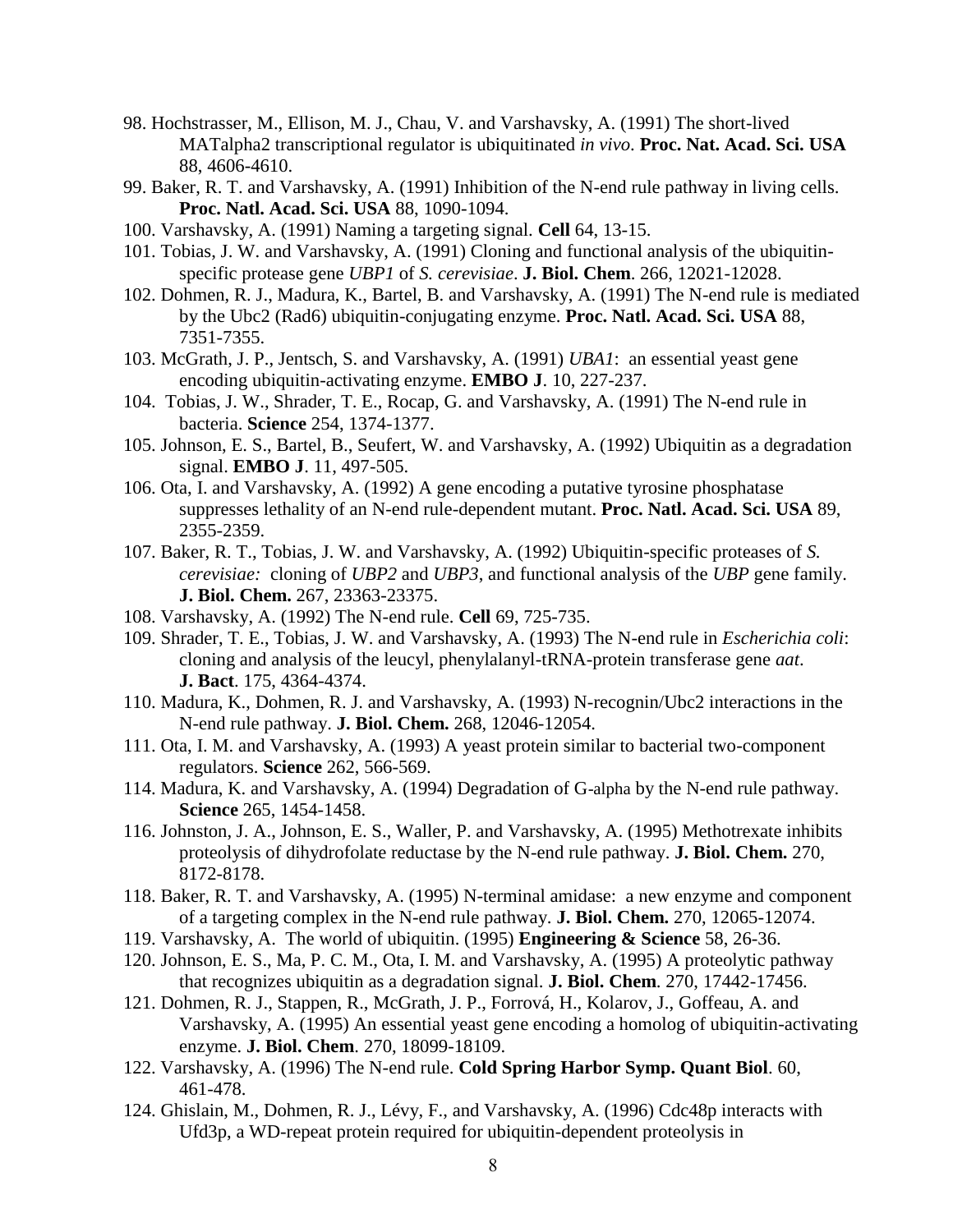*Saccharomyces cerevisiae*. **EMBO J.** 15, 4884-4899.

- 125. Varshavsky, A. (1996) The N-end rule: functions, mysteries, uses. **Proc. Natl. Acad. Sci. USA** 93, 12142-12149.
- 126. Grigoryev, S., Stewart, A. E., Kwon, Y. T., Arfin, S. M., Bradshaw, R. A., Jenkins, N., Copeland, N. G. and Varshavsky, A. (1996) A mouse amidase specific for N-terminal asparagine: the gene, the enzyme, and their function in the N-end rule pathway. **J. Biol. Chem.** 271, 28521-28532.
- 128. Varshavsky, A. (1997) The N-end rule pathway of protein degradation. **Genes Cells** 2, 13-29.
- 129. Varshavsky, A. (1997) The ubiquitin system. **Trends Biochem. Sci**. 22, 383-387.
- 130. Varshavsky, A., Byrd, C., Davydov, I. V., Dohmen, R. J., Ghislain, M., Gonzalez, M., Grigoryev, S., Johnson, E. S., Johnsson, N., Johnston, J. A., Kwon, Y. T., Lévy, F., Lomovskaya, O., Madura, K., Rümenapf, T., Shrader, T. E., Suzuki, T., Turner, G. and Webster, A. (1998) The N-end rule pathway. In **Ubiquitin and the Biology of the Cell** (D. Finley and J.-M. Peters, eds.), Plenum Press, NY, pp. 232-278.
- 131. Byrd, C. Turner, G. and Varshavsky, A. (1998) The N-end rule pathway controls the import of peptides through degradation of a transcriptional repressor. **EMBO J.** 17, 269-277.
- 133. Davydov, I. V., Patra, D. and Varshavsky, A. (1998) The N-end rule pathway in *Xenopus* egg extracts. **Arch. Biochem. Biophys.** 357, 317-325.
- 134. Kwon, Y. T., Reiss, Y., Fried, V. A., Hershko, A., Yoon, J. K., Gonda, D. K., Sangan, P., Copeland, N. G., Jenkins, N. A. and Varshavsky, A. (1998) The mouse and human genes encoding the recognition component of the N-end rule pathway. **Proc. Natl. Acad. Sci. USA** 95, 7898-7903.
- 135. Ramos, P. C., Höckendorff, J., Johnson, E. S., Varshavsky, A. and Dohmen, R. J. (1998) Ump1p is required for proper maturation of the 20S proteasome and becomes its substrate upon completion of the assembly. **Cell** 92, 489-499.
- 136. Lévy, F., Johnston, J. A. and Varshavsky, A. (1999) Analysis of a conditional degradation signal in yeast and mammalian cells. **Eur. J. Biochem.** 259, 244-252.
- 138. Kwon, Y. T., Kashina, A. S. and Varshavsky, A. (1999) Alternative splicing results in differential expression, activity and localization of the two forms of arginyl-tRNA-protein transferase, a component of the N-end rule pathway. **Mol. Cell. Biol.** 19, 182-193.
- 139. Kwon, Y. T. Lévy, F. and Varshavsky, A. (1999) Bivalent inhibitor of the N-end rule pathway. **J. Biol. Chem.** 274, 18135-18139.
- 140. Xie, Y. and Varshavsky, A. (1999) The N-end rule pathway is required for import of histidine in yeast lacking the kinesin-like protein Cin8p. **Curr. Genet.** 36, 113-123.
- 141. Xie, Y. and Varshavsky, A. (1999) The E2-E3 interactions in the N-end rule pathway: the RING-H2 of E3 is required for the synthesis of multiubiquitin chain. **EMBO J.** 18, 6832-6844.
- 142. Suzuki, T. and Varshavsky, A. (1999) Degradation signals in the lysine-asparagine sequence space. **EMBO J.** 18, 6017-6026.
- 143. Xie, Y. and Varshavsky, A. (2000) Physical association of ubiquitin ligases and the 26S proteasome. **Proc. Natl. Acad. Sci. USA** 97, 2497-2502.
- 144. Kwon, Y. T., Balogh, S. A., Davydov, I. V., Kashina, A. S., Yoon, J. K., Xie, Y., Gaur, A., Hyde, L., Denenberg, V. H. and Varshavsky, A. (2000) Altered activity, social behavior, and spatial memory in mice lacking the NTAN1p amidase and the asparagine branch of the N-end rule pathway. **Mol. Cell. Biol.** 20, 4135-4148.
- 145. Turner, G. C., Du, F. and Varshavsky, A. (2000) Peptides accelerate their uptake by activating a ubiquitin-dependent proteolytic pathway. **Nature** 405, 579-583.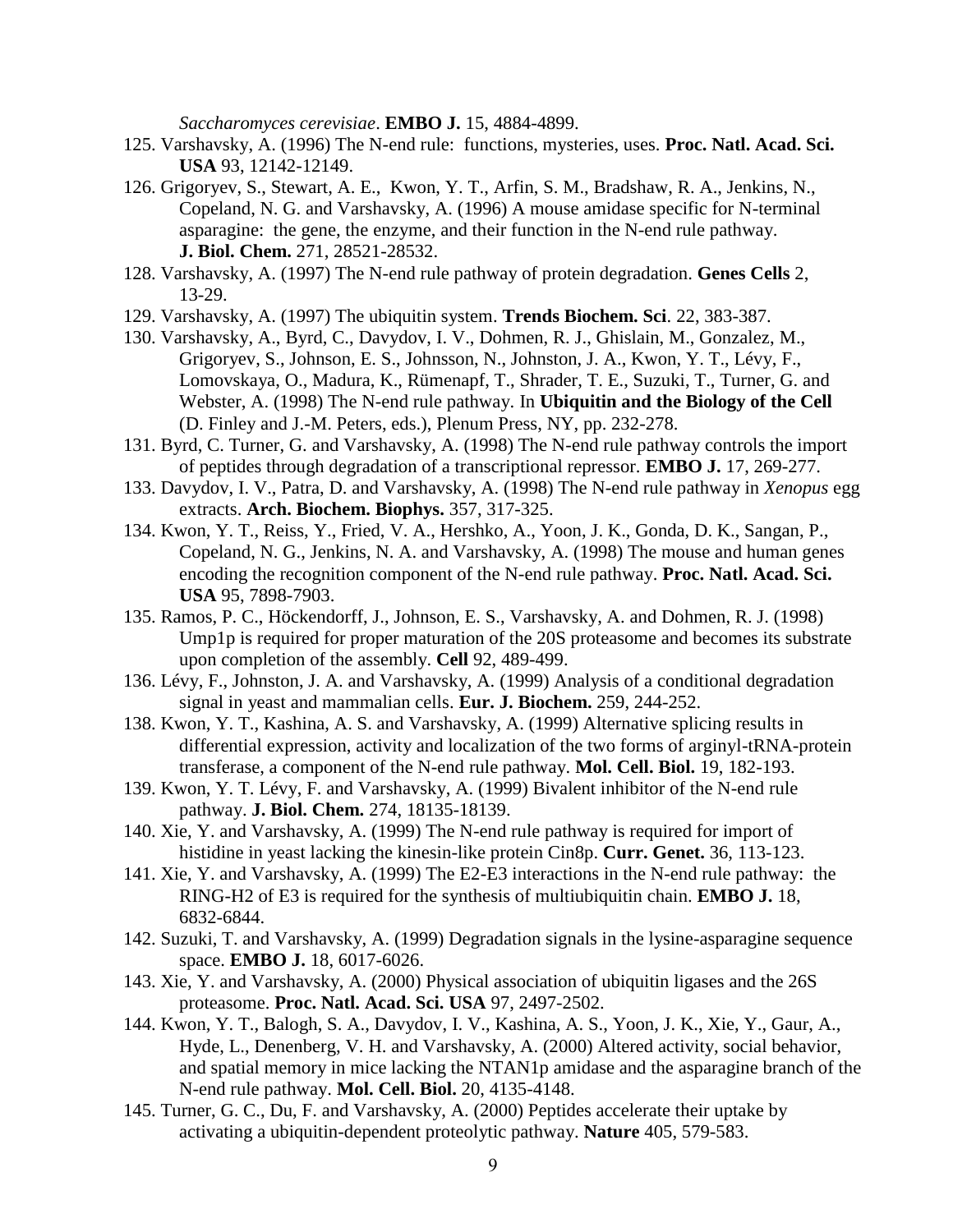- 146. Varshavsky, A. (2000) The ubiquitin system and the N-end rule pathway. **Biol. Chem.** 381, 779-789.
- 149. Davydov, I. V. and Varshavsky, A. (2000) RGS4 is arginylated and degraded by the N-end rule pathway *in vitro*. **J. Biol. Chem.** 275, 22931-22941.
- 150. Hershko, A., Ciechanover, A. and Varshavsky, A. (2000) The ubiquitin system. **Nature Medicine** 6, 1073-1081. *(Three essays about early days of the ubiquitin field.)*
- 151. Xie, Y. and Varshavsky, A. (2001) RPN4 is a ligand, substrate, and transcriptional regulator of the 26S proteasome: a negative feedback circuit. **Proc. Natl. Acad. Sci. USA** 98, 3056-3061.
- 152. Rao, H., Uhlmann, F., Nasmyth, K. and Varshavsky, A. (2001) Degradation of a cohesin subunit by the N-end rule pathway is essential for chromosome stability. **Nature** 410, 955-960.
- 153. Kwon, Y. T., Xia, Z.-X., Davydov, I. V., Lecker, S. H. and Varshavsky, A. (2001) Construction and analysis of mouse strains lacking the ubiquitin ligase UBR1 (E3-alpha) of the N-end rule pathway. **Mol. Cell. Biol.** 21, 8007-8021.
- 154. Varshavsky, A. (2001) Recent studies of the ubiquitin system and the N-end rule pathway. **Harvey Lectures**, John Wiley & Sons, vol. 96, pp. 93-115.
- 155. Varshavsky, A. (2002) Proteolysis. **Encyclopedia of Genetics** (Academic Press, NY), v. 3, pp. 1573-1575.
- 156. Varshavsky, A. (2002) Ubiquitin. **Encyclopedia of Genetics** (Academic Press, NY), v. 4, pp. 2091-2093.
- 157. Kwon, Y. T., Kashina, A. S., Davydov, I. V., Hu, R.-G., An, J. Y., Seo, J. W., Du, F. and Varshavsky, A. (2002) An essential role of N-terminal arginylation in cardiovascular development. **Science** 297, 96-99.
- 158. Du, F., Navarro-Garcia, F. Xia, Z., Tasaki, T. and Varshavsky, A. (2002) Pairs of dipeptides activate the binding of substrate by ubiquitin ligase through dissociation of its autoinhibitory domain. **Proc. Natl. Acad. Sci. USA** 99, 14110-14115.
- 159. Sheng, J., Kumagai, A., Dunphy, W. and Varshavsky, A. (2002) Dissection of c-MOS degron. **EMBO J.** 21, 6061-6071.
- 160. Xie, Y. and Varshavsky, A. (2002) The UFD4 ubiquitin ligase lacking the proteasomebinding region catalyzes ubiquitylation but is impaired in proteolysis. **Nature Cell Biol.** 4, 1003-1007.
- 161. Varshavsky, A. (2003) The N-end rule and regulation of apoptosis. **Nature Cell Biol.** 5, 373-376.
- 162. Varshavsky, A. (2003) Interview to Dr. Geoffrey North. **Curr. Biol.** 13, R501-R502.
- 163. Kwon, Y. T., Xia, Z., An, J. Y., Tasaki, T., Davydov, I. V., Seo, J. W., Sheng, J., Xie, Y. and Varshavsky, A. (2003) Female lethality and apoptosis of spermatocytes in mice lacking the UBR2 ubiquitin ligase of the N-end rule pathway. **Mol. Cell. Biol.** 23, 8255-8271.
- 164. Finley, D., Ciechanover, A. and Varshavsky, A. (2004) Ubiquitin as a central cellular regulator. **Cell** 116, S29-S32.
- 165. Varshavsky, A. (2004) Spalog and sequelog: neutral terms for spatial and sequence similarity. **Curr. Biol.** 14, R181-R183.
- 166. Varshavsky, A. (2004) The physiological functions of the ubiquitin system. In: *Great Experiments,* **Ergito**, by Virtual Text [\(http://www.ergito.com/index.jsp\)](http://www.ergito.com/index.jsp).
- 167. Yin, J., Kwon, Y. T., Varshavsky, A. and Wang, W. (2004) RECQL4, mutated in the Rothmund-Thomson and RAPADILINO syndromes, interacts with ubiquitin ligases UBR1 and UBR2 of the N-end rule pathway. **Human Mol. Genet.** 13, 2421-2430.
- 168. Varshavsky, A. (2004) N-end rule. **Encyclopedia of Biological Chemistry**, Academic Press,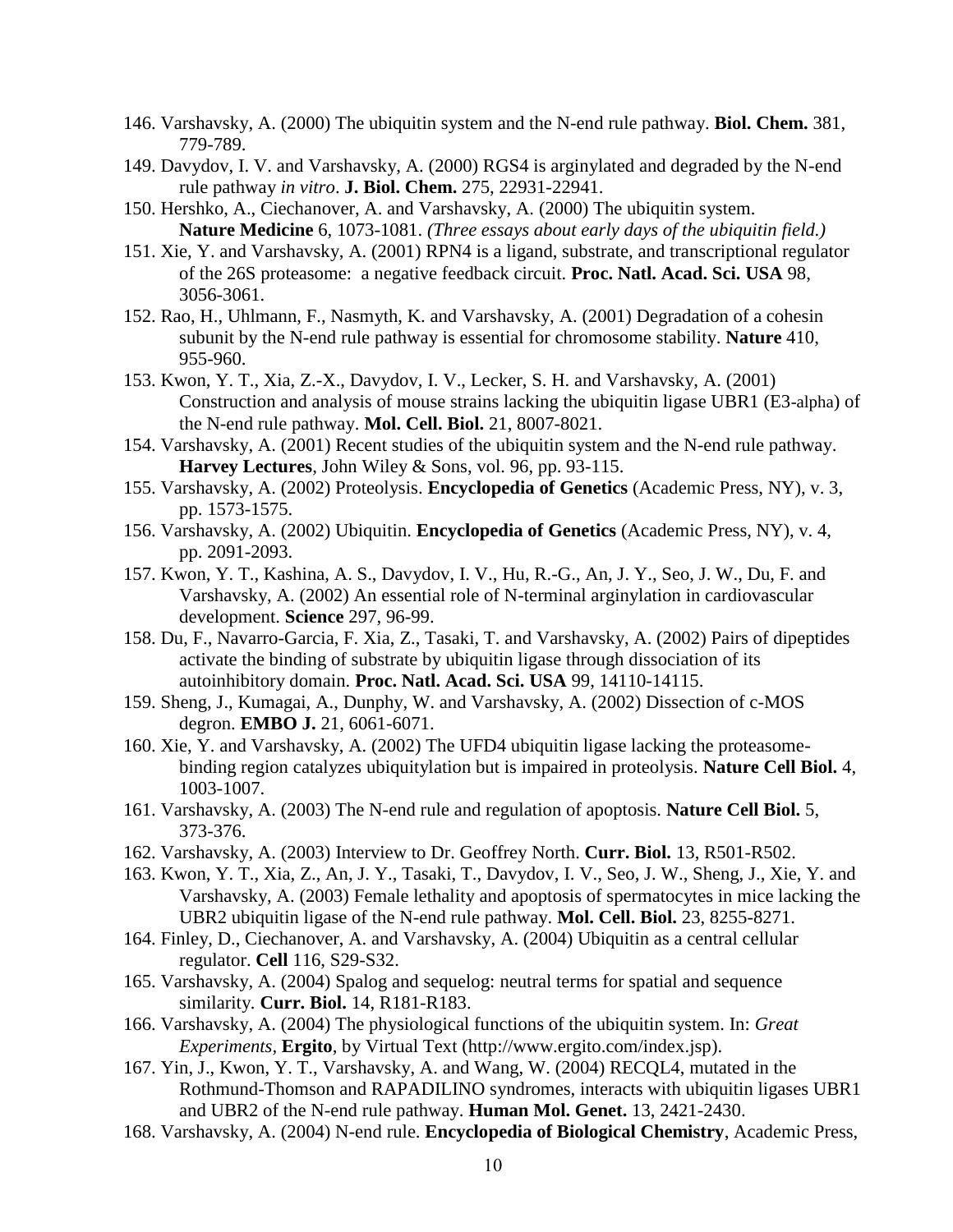NY, vol. 3, pp. 6-10.

- 171. Varshavsky, A. (2005) Regulated protein degradation. **Trends Biochem. Sci.** 6, 283-286.
- 172. Tasaki, T., Mulder, L. C. F., Iwamatsu, A., Lee, M. J., Davydov, I. V., Varshavsky, A., Muesing, M. and Kwon, Y. T. (2005) A family of mammalian E3 ubiquitin ligases that contain the UBR motif and recognize N-degrons. **Mol. Cell. Biol.** 25, 7120-7136.
- 173. Hu, R.G., Sheng, J., Qi, X., Xu, Z., Takahashi, T. T. and Varshavsky, A. (2005) The N-end rule pathway as a nitric oxide sensor controlling the levels of multiple regulators. **Nature** 473, 981-986.
- 174. Zenker, M, Mayerle, J., Lerch, M. M., Tagariello, A., Zerres, K., Durie, P. R., Beier, M., Hülskamp, G., Guzman, C., Rehder, H., Beemer, F. A., Hamel, B., Steinlicht, S., (*et al*.) Kwon, Y. T., Varshavsky, A. and Reis, A. (2005) Deficiency of UBR1, a ubiquitin ligase of the N-end rule pathway, causes pancreatic dysfunction, malformations and mental retardation (Johanson-Blizzard syndrome). **Nature Genet.** 37, 1345-1350.
- 175. Varshavsky, A. (2006) The origins of the ubiquitin field. **Israel J. Chemistry** 46, 137-144.
- 176. Graciet, E. Hu, R. G., Piatkov, K., Rhee, J. H., Schwarz, E. M. and Varshavsky, A. (2006) Aminoacyl-transferases and the N-end rule pathway of prokaryotic/eukaryotic specificity in a human pathogen. **Proc. Natl. Acad. Sci. USA** 103, 3078-3083.
- 177. An, J. Y., Seo, J. W., Tasaki, T., Lee, M. J., Varshavsky, A., Kwon, Y. T. (2006) Impaired neurogenesis and cardiovascular development in mice lacking the E3 ubiquitin ligases UBR1 and UBR2 of the N-end rule pathway. **Proc. Natl. Acad. Sci. USA** 103, 6212-6217.
- 178. Varshavsky, A. (2006) The early history of the ubiquitin field (*a historical account, on the occasion of the 2005 Stein and Moore Award*). **Protein Science** 15, 647-654.
- 179. Varshavsky, A. (2006) Discovering the RNA double helix and hybridization. **Cell** 127, 1295-1297.
- 180. Varshavsky, A. (2006) Interview to Dr. I. Hargittai. In **Candid Science-VI**, by I. Hargittai and M. Hargittai, Imperial College Press & World Scientific Publishing Co., pp. 311-359.
- 181. Hu, R.-G., Brower, C. S., Wang, H., Davydov, I. V, Sheng, J., Zhou, J., Kwon, Y. T. and Varshavsky, A. (2006) Arginyl-transferase, its specificity, putative substrates, bidirectional promoter, and splicing-derived isoforms. **J. Biol. Chem.** 281, 32559-32573.
- 182. Tasaki, T., Sohr, R., Hellweg, R., Hortnagl, H., Varshavsky, A. and Kwon, Y. T. (2007) Biochemical and genetic studies of UBR3, a ubiquitin ligase with a function in olfactory and other sensory systems. **J. Biol. Chem.** 282, 18510-18520.
- 183. Varshavsky, A. (2007) Targeting the absence: homozygous DNA deletions as immutable signposts for cancer therapy. **Proc. Natl. Acad. Sci. USA** 104, 14935-14940.
- 184. Schnupf, P., Zhou, J., Varshavsky, A. and Portnoy, D. A. (2007) Listeriolysin O secreted by *Listeria monocytogenes* into the host cell cytosol is degraded by the N-end rule pathway. **Infection & Immunity** 75, 5135-5147.
- 185. Connor, R.E., Piatkov, K.P., Varshavsky, A., and Tirrell, D.A. (2008) Enzymatic N-terminal addition of noncanonical amino acids to peptides and proteins. **ChemBiochem.** 9, 366- 369.
- 186. Hu, R.-G., Wang, H., Xia, Z. and Varshavsky, A. (2008) The N-end rule pathway is a sensor of heme. **Proc. Natl. Acad. Sci. USA** 105, 76-81.
- 187. Varshavsky, A. (2008) The World as Physics, Mathematics and Nothing Else. In: **Physical Biology: From Atoms to Medicine** (ed. by A. Zewail), pp.7-22, Imp. College Press, U.K.
- 188. Xia, Z., Webster, A., Du, F., Piatkov, K., Ghislain, M. and Varshavsky, A. (2008) Substrate-binding sites of UBR1, the ubiquitin ligase of the N-end rule pathway. **J. Biol. Chem.** 283, 24011-24028.
- 189. Xia, Z., Turner, G. C., Hwang, C. S., Byrd, C. and Varshavsky, A. (2008) Amino acids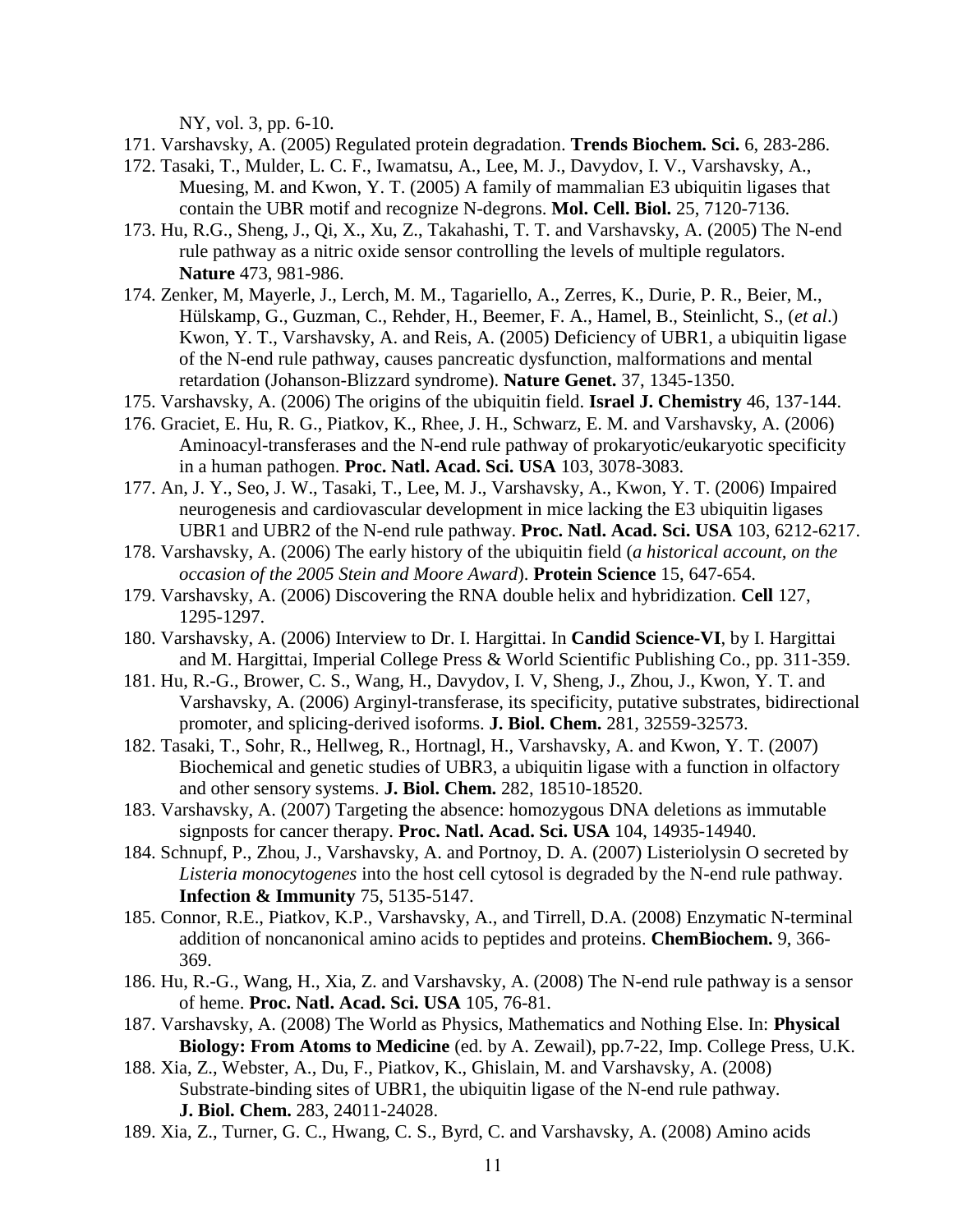induce peptide uptake via accelerated degradation of CUP9, the transcriptional repressor of the PTR2 peptide transporter. **J. Biol. Chem.** 283, 28958-28968.

- 190. Hwang, C. S. and Varshavsky, A. (2008) Regulation of peptide import through phosphorylation of Ubr1, the ubiquitin ligase of the N-end rule pathway. **Proc. Natl. Acad. Sci. USA** 105, 19188-19193.
- 191. Varshavsky, A. (2008) The N-end rule at atomic resolution. **Nature Struct. Mol. Biol.** 15, 1238-1240.
- 192. Varshavsky, A. (2008) Discovery of cellular regulation by protein degradation. (*Reflections* article) **J. Biol. Chem.** 283, 34469-34489.
- 193. Hwang, C. S., Shemorry, A. and Varshavsky, A. (2009) Two proteolytic pathways regulate DNA repair by cotargeting the Mgt1 alkylguanine transferase. **Proc. Natl. Acad. Sci. USA** 106, 2142-2147.
- 194. Brower, C. S. and Varshavsky, A. (2009) Ablation of arginylation in the N-end rule pathway: loss of fat, increased metabolic rate, damaged spermatogenesis, and neurological perturbations. **PLoS ONE** 4, e7757.
- 195. Graciet, E., Walter, F., [Maoiléidighu](http://www.pnas.org/search?author1=Diarmuid+%C3%93+Maoil%C3%A9idigh&sortspec=date&submit=Submit)id, D. Ó., Pollmann, S., Meyerowitz, E. M., Varshavsky, A. and Wellmer, F. (2009) The N-end rule pathway controls multiple functions during *Arabidopsis* shoot and leaf development. **Proc. Natl. Acad. Sci. USA** 106, 13618-13623.
- 196. Wang, H., Piatkov, K. I., Brower, C. S. and Varshavsky, A. (2009) Glutamine-specific N-terminal amidase, a component of the N-end rule pathway. **Molecular Cell** 34, 686-695.
- 197. Brower, C. S., Veiga, L., Jones, R.H., and Varshavsky, A. (2010) Mouse Dfa is a repressor of TATA-box promoters and interacts with the Abt1 Activator of Basal Transcription. **J. Biol. Chem.** 285, 17218-17234.
- 198. Hwang, C. S., Shemorry, A. and Varshavsky, A. (2010) N-terminal acetylation of cellular proteins creates specific degradation signals. **Science** 327, 973-977.
- 199. Hwang, C. S., Shemorry, A. and Varshavsky, A. (2010) The N-end rule pathway is mediated by a complex of the RING-type Ubr1 and HECT-type Ufd4 ubiquitin ligases. **Nature Cell Biol.** 12, 1177-1185.
- 200. Varshavsky, A. (2011) The N-end rule pathway and regulation by proteolysis. **Protein Science** 20, 1298-1345.
- 201. Varshavsky, A. (2011) Discovery of the biological significance and functions of the ubiquitin system. In: **Book of Winners of the Wolf Prize in Medicine** (ed. by J. Gurdon), World Scientific Publishing, Singapore, pp. 914-952.
- 202. Hwang, C. S., Sukalo, M., Batygin, O., Addor, M. C., Brunner, H., Aytes, A. P., Mayerle<sup>, J.</sup>, Song, H. K., Varshavsky, A. and Zenker, M. (2011) Ubiquitin ligases of the N-end rule pathway: assessment of mutations in *UBR1* that cause the Johanson-Blizzard syndrome. **PLoS One** 6, e24925.
- 203. Varshavsky, A. (2011) Three decades of studies to understand the functions of the ubiquitin family *(introductory chapter*). In: **Ubiquitin Family Modifiers and the Proteasome: Reviews and Protocols** (ed. by J. Dohmen & M. Scheffner), Humana Press, New York, NY, pp. 1-11.
- 204. Varshavsky, A. (2012) The ubiquitin system, an immense realm (*a historical account and introduction to reviews of the ubiquitin system*). **Annu. Rev. Biochem.** 81, 167-176.
- 205. Varshavsky, A. (2012) Biology of the ubiquitin system. In: **King Faisal Memorial Articles in Medicine and Science**, King Faisal International Prize Foundation, Ryadh, Saudi Arabia, pp. 31-38.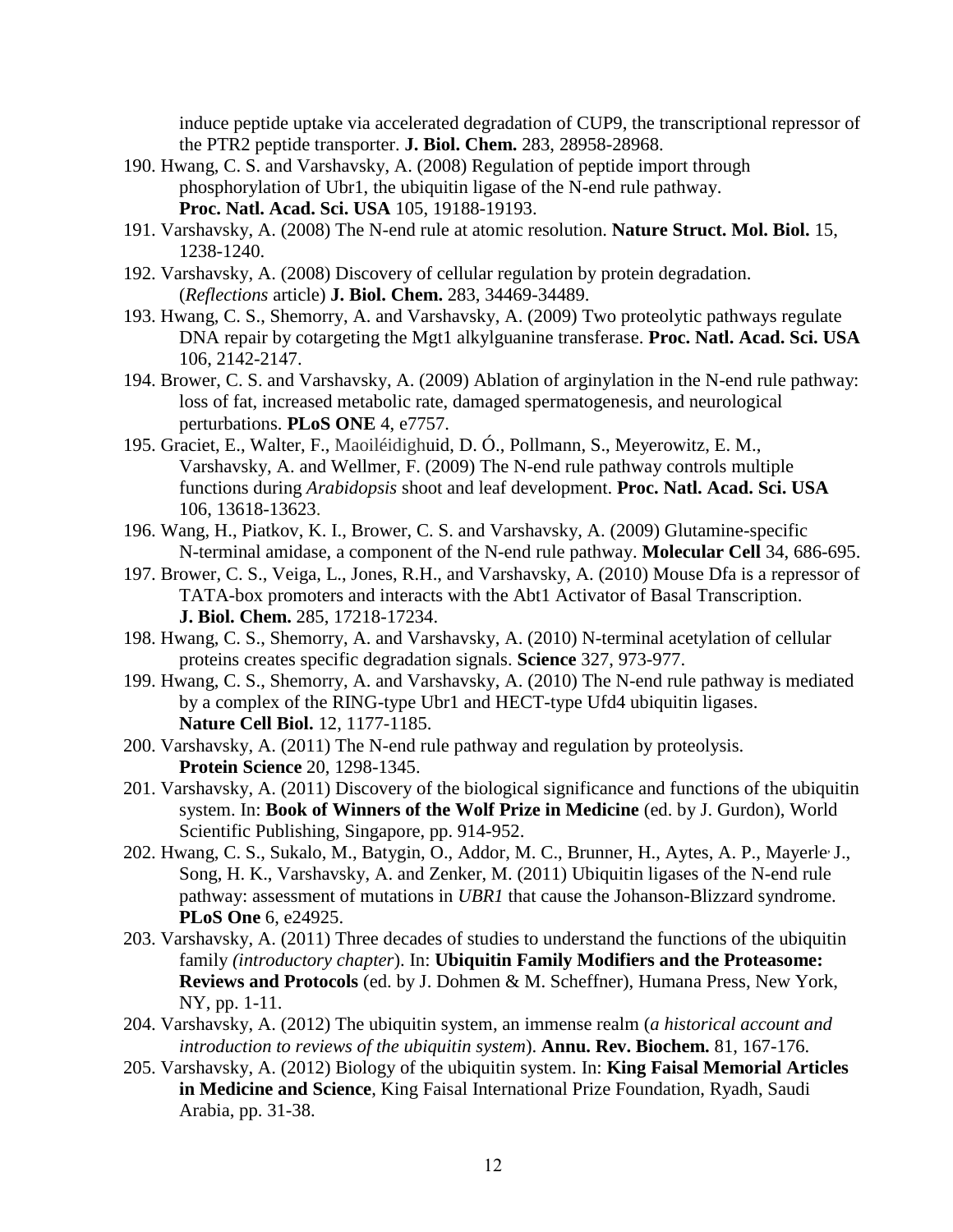- 206. Piatkov, K. I., Brower, C. S. and Varshavsky, A. (2012) The N-end rule pathway counteracts cell death by destroying proapoptotic protein fragments. **Proc. Natl. Acad. Sci. USA** 109, E1839-E1847.
- 207. Varshavsky, A. (2012) Augmented generation of protein fragments during wakefulness as the molecular cause of sleep: a hypothesis. **Protein Science** 21, 1634-1661.
- 208. Piatkov, K. I., Colnaghi, L., Bekes, M, Varshavsky, A. and Huang, T. (2012) The auto-generated fragment of the Usp1 deubiquitylase is a physiological substrate of the N-end rule pathway. **Molecular Cell** 48, 926-933.
- 209. Brower, C. S., Piatkov, K. I. and Varshavsky, A. (2013) Neurodegeneration-associated protein fragments as short-lived substrates of the N-end rule pathway. **Molecular Cell** 50, 161-171.
- 211. Shemorry, A., Hwang C. S. and Varshavsky, A. (2013) Control of protein quality and stoichiometries by N-terminal acetylation and the N-end rule pathway. **Molecular Cell** 50, 540-551.
- 212. Kim, H.-K., Kim, R. R. Oh, J.-H, Cho, H., Varshavsky, A. and Hwang, C. S. (2014) The N-terminal methionine of cellular proteins as a degradation signal. **Cell** 156, 158-169.
- 213. Piatkov, K.I., Oh, J. H., Liu, Y. and Varshavsky, A. (2014) Calpain-generated natural protein fragments as short-lived substrates of the N-end rule pathway. **Proc. Natl. Acad. Sci. USA** 111, E817-E826.
- 214. Varshavsky, A. (2014) Discovery of the biology of the ubiquitin system (*a historical account, on the occasion of the Albany Prize in Medicine*). **J. Am. Med. Association (JAMA)** 311, 1969-1970.
- 215. Brower, C. S., Rosen, C. E. Jones, R. H. Wadas, B. C., Piatkov, K. I. and Varshavsky, A. (2014) Liat1, an arginyltransferase-binding protein whose evolution among primates involved changes in the numbers of its 10-residue repeats. **Proc. Natl. Acad. Sci. USA** 111, E4936–E4945.
- 216. Park, S.-E., Kim, J.-M., Seok, O.H., Cho, H., Wadas, B., Kim, S. Y., Varshavsky, A. and Hwang, C. S. (2015) Control of mammalian G protein signaling by N-terminal acetylation and the N-end rule pathway. **Science** 347, 1249-1252.
- 217. Piatkov, K. I., Vu, T. T. M., Hwang, C. S. and Varshavsky, A. (2015) Formyl-methionine as a degradation signal at the N-termini of bacterial proteins. **Microbial Cell** 2, 376-393.
- 218. Liu, Y.-J., Liu, C., Chang, Z., Wadas, B., Brower, C. S., Song, Z.H., Xu, Z. L., Shang, Y.L., Liu, W. X., Wang, L. N., Dong, W., Varshavsky, A., Hu, R.-G. and Li, W. (2016) Degradation of the separase-cleaved Rec8, a meiotic cohesin subunit, by the N-end rule pathway. **J. Biol. Chem.** 291, 7426-7438.
- 219. Wadas, B., Borjigin, J., Huang, Z. Oh, J. H., Hwang, C. S. and Varshavsky, A. (2016) Degradation of serotonin N-acetyltransferase, a circadian regulator, by the N-end rule pathway. **[J. Biol Chem.](http://www.ncbi.nlm.nih.gov/pubmed/27339900)** 291, 17178-17196.
- 220. Wadas, B., Piatkov, K. I., Brower, C. S. and Varshavsky, A. (2016) Analyzing N-terminal arginylation through the use of peptide arrays and degradation assays. **J. Biol. Chem.** 291, 20976-20992.
- 221. Varshavsky, A. (2017) The ubiquitin system, autophagy, and regulated protein degradation. **Annu. Rev. Biochem.** 86, 123-128.
- 222. Chen, S. J., Wu, X., Wadas, B., Oh, J. H. and Varshavsky, A. (2017) An N-end rule pathway that recognizes proline and destroys gluconeogenic enzymes. **Science** 355, eaal3655.
- 224. Oh, J. H., Hyun, J. Y. and Varshavsky, A. (2017) Control of Hsp90 chaperone and its clients by N-terminal acetylation and the N-end rule pathway. **Proc. Natl. Acad. Sci. USA** 114, E4370-E379.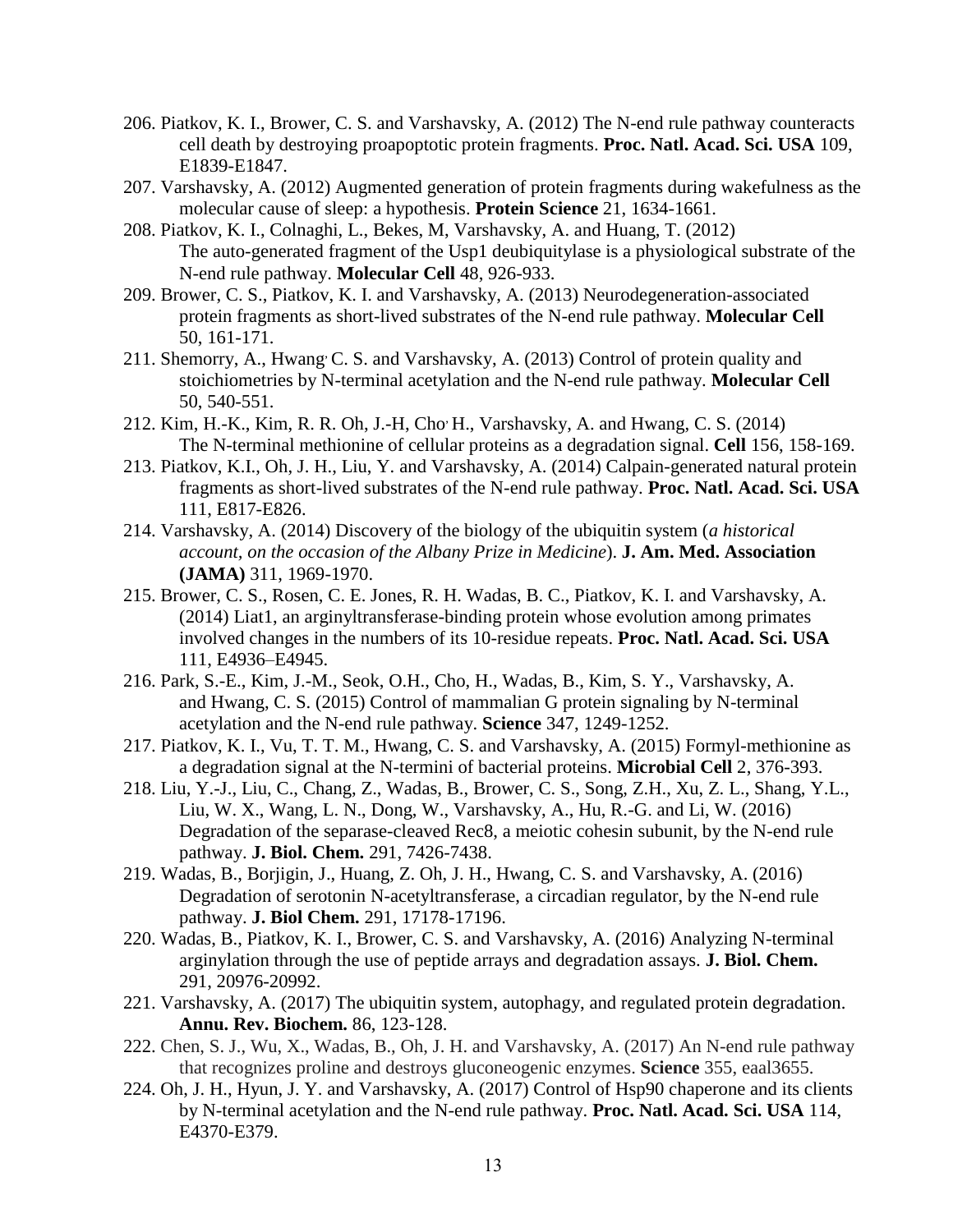- 225. Dougan, D. A. and Varshavsky, A. (2018) Understanding the Pro/N-end rule pathway. **Nature Chemical Biology** 14, 415-416.
- 226. Kim, J. M., Seok, O. H., Ju, S., Heo, J. E., Yeom, J., Kim, D. S., Yoo, J. Y., Varshavsky, A., Lee, L. and Hwang., C. S. (2018) Formyl-methionine as an N-degron of a eukaryotic N-end rule pathway. **Science** 362, eaat1074.
- 227. Varshavsky, A. (2019) N-degron and C-degron pathways of protein degradation. **Proc. Natl. Acad. Sci. USA** 116, 358-366.
- 228. Varshavsky, A. (2019) On the cause of sleep: protein fragments, the concept of sentinels, and links to epilepsy. **Proc. Natl. Acad. Sci. USA** 116, 10773-10782.
- 229. Melnykov, A., Chen, S. J. and Varshavsky, A. (2019) Gid10 as an alternative N-recognin of the Pro/N-degron pathway. **Proc. Natl. Acad. Sci. USA** 116, 15914–15923.
- 230. Chen, S. J., Melnykov, A. and Varshavsky, A. (2020) Evolution of substrates and components of the Pro/N-degron pathway. **Biochemistry** 59, 541-551.
- 231. Oh, J. H., Hyun, J. Y., Chen, S. J. and Varshavsky, A. (2020) Five enzymes of the Arg/N-degron pathway form a targeting complex: the concept of superchanneling. **Proc. Natl. Acad. Sci. USA** 117, 10778-1788.
- 232. Dong, C., Chen, S. J., Melnykov, A., Weirich, S., Sun, K., Jeltsch, A., Varshavsky, A. and Min, J. (2020) Recognition of nonproline N-terminal residues by the Pro/N-degron pathway. **Proc. Natl. Acad. Sci. USA** 117, 14158-14167.
- 233. Vu, T. T. M and Varshavsky, A. (2020) The ATF3 transcription factor is a short-lived substrate of the Arg/N-degron pathway. **Biochemistry** 59, 2796-2812.
- 234. Vu, T. T. M., Mitchell, D. C., Gygi, S. P. and Varshavsky, A. (2020) The Arg/N-degron pathway targets transcription factors and regulates specific genes. **Proc. Natl. Acad. Sci. USA** 117, 31094-31104.
- 235. Chen S. J., Kim, L., Song, H. K. and Varshavsky, A. (2021) Aminopeptidases trim Xaa-Pro proteins, initiating their degradation by the Pro/N-degron pathway. **Proc. Natl. Acad. Sci. USA** 118, e2115430118.

#### **Patents**

- U.S. Patent No. 4,442,203: Gene amplification assay for detecting tumor promoters (1984).
- U.S. Patent No. 5,071,775: Indirect labeling method for post-separation detection of chemical compounds (1991).
- U.S. Patent No. 5,093,242: Methods for generating desired N-terminal residues in proteins (1992).
- U.S. Patent No. 5,122,463: Methods for trans-destabilization of specific proteins in vivo and DNA molecules useful thereof (1992).
- U.S. Patent No. 5,132,213: Methods for producing proteins and polypeptides using ubiquitin fusions (1992).
- U.S. Patent No. 5,196,321: Methods for in vitro cleavage of ubiquitin fusion proteins (1993).
- U.S. Patent No. 5,212,058: Nucleic acid encoding ubiquitin-specific proteases (1993).
- U.S. Patent No. 5,391,490: Ubiquitin-specific protease (1995).
- U.S. Patent No. 5,494,818: Ubiquitin-specific proteases (1996).
- U.S. Patent No. 5,503,977: Split-ubiquitin protein sensor (1996).
- U.S. Patent No. 5,538,862: Heat-inducible N-degron module (1996).
- U.S. Patent No. 5,763,212: Inhibiting degradation of a degron-bearing protein (1998).
- U.S. Patent No. 5,766,927: Inhibition of protein degradation with dipeptides (1998).
- U.S. Patent No. 6,159,732: Nucleic acid encoding mammalian Ubr1 (2000).